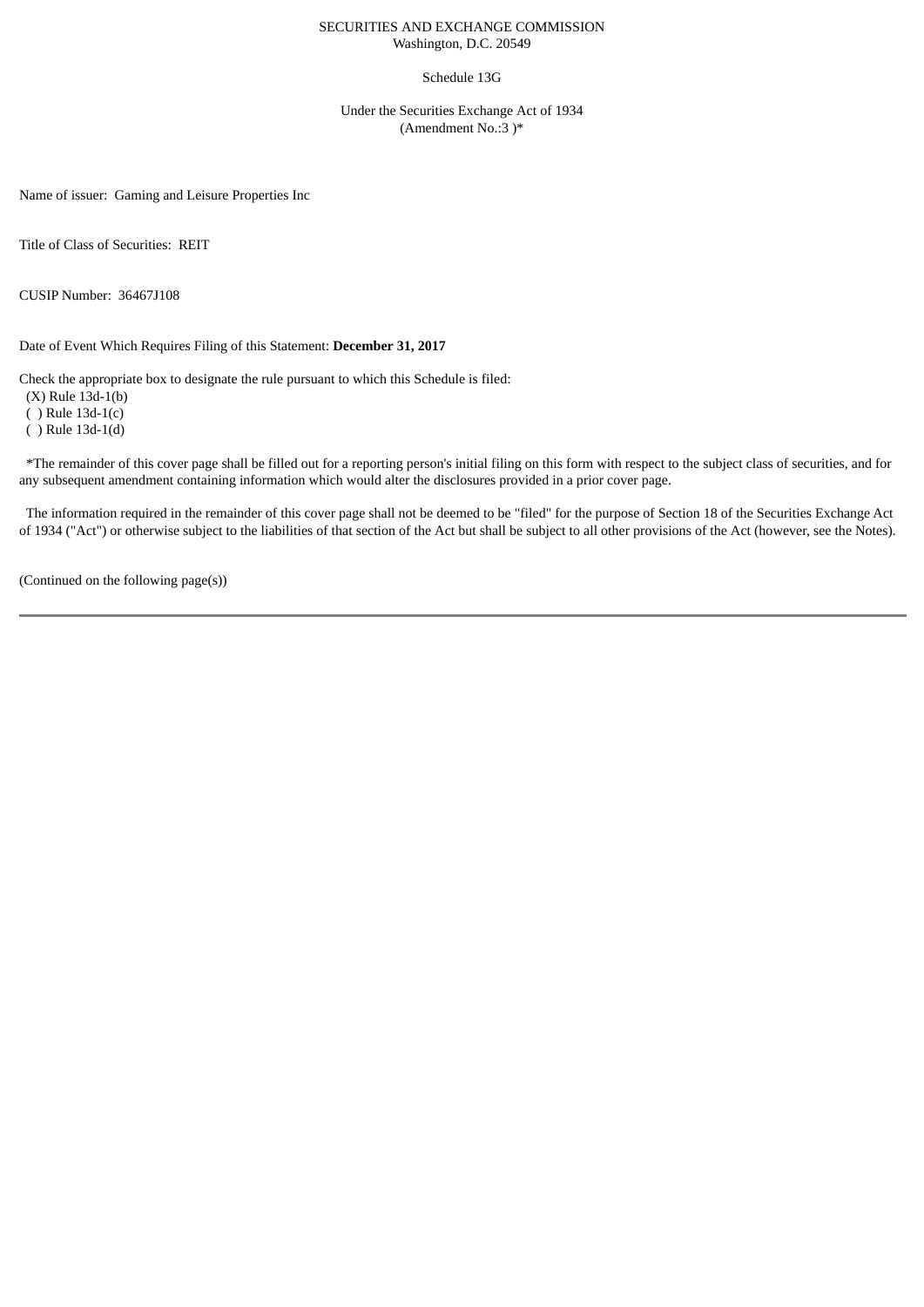1. NAME OF REPORTING PERSON S.S. OR I.R.S. IDENTIFICATION NO. OF ABOVE PERSON

# VANGUARD SPECIALIZED FUNDS - VANGUARD REIT INDEX FUND - 23-2834924

2. CHECK THE APPROPRIATE [LINE] IF A MEMBER OF A GROUP

A. B.  $X$ 

- 3. SEC USE ONLY
- 4. CITIZENSHIP OF PLACE OF ORGANIZATION

Delaware

(For questions 5-8, report the number of shares beneficially owned by each reporting person with:)

5. SOLE VOTING POWER

12,060,685

- 6. SHARED VOTING POWER
- 7. SOLE DISPOSITIVE POWER
- $\overline{0}$
- 8. SHARED DISPOSITIVE POWER

0

9. AGGREGATE AMOUNT BENEFICIALLY OWNED BY EACH REPORTING PERSON

12,060,685

10. CHECK BOX IF THE AGGREGATE AMOUNT IN ROW (9) EXCLUDES CERTAIN SHARES

N/A

11. PERCENT OF CLASS REPRESENTED BY AMOUNT IN ROW 9

5.67%

12. TYPE OF REPORTING PERSON

IV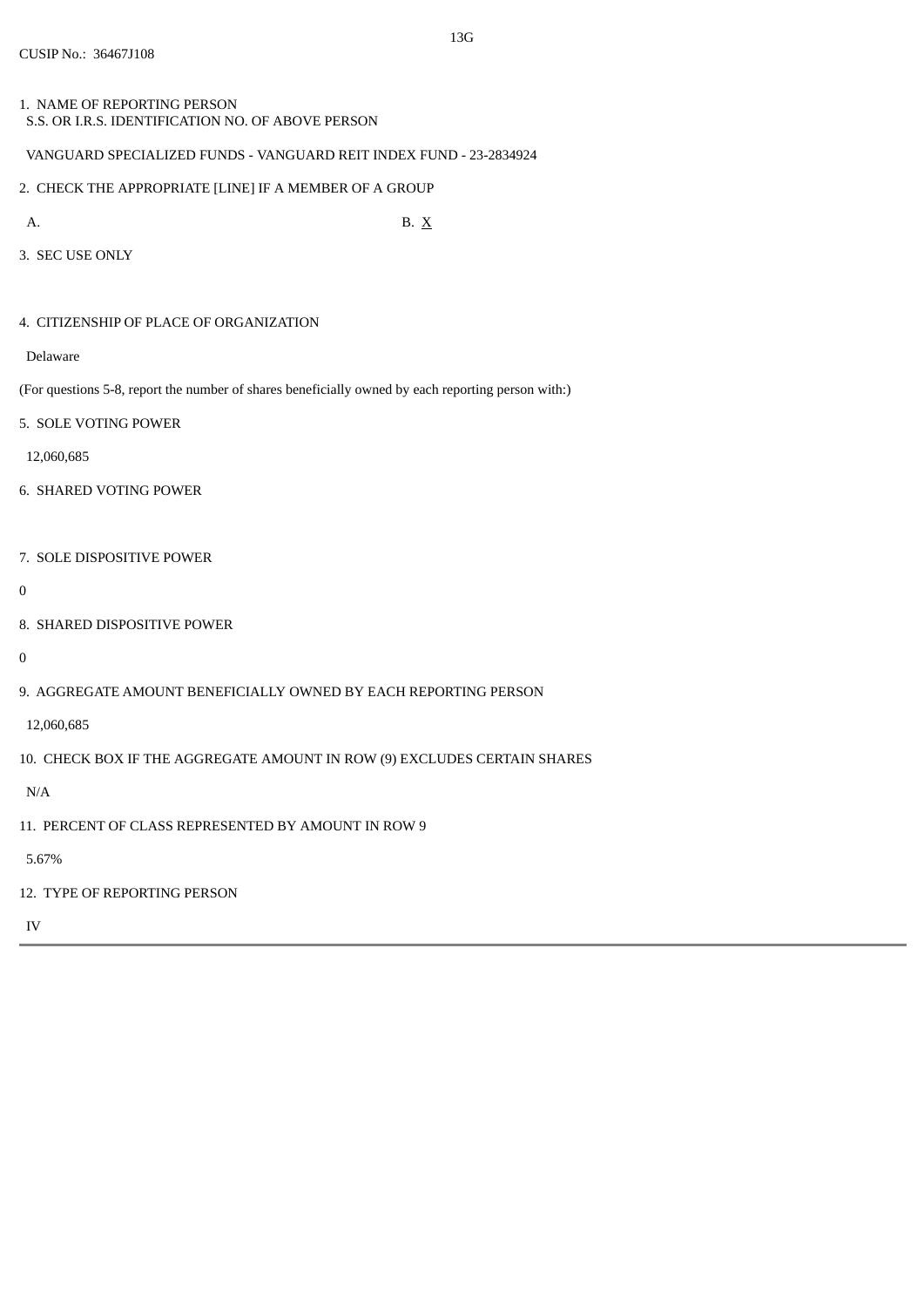## SECURITIES AND EXCHANGE COMMISSION Washington, D.C. 20549

### SCHEDULE 13G Under the Securities Act of 1934

Check the following [line] if a fee is being paid with this statement N/A

Item 1(a) - Name of Issuer:

Gaming and Leisure Properties Inc

Item 1(b) - Address of Issuer's Principal Executive Offices:

825 Berkshire Blvd. Suite 400 Wyomissing, PA 19610

Item 2(a) - Name of Person Filing:

VANGUARD SPECIALIZED FUNDS - VANGUARD REIT INDEX FUND - 23-2834924

# Item 2(b) – Address of Principal Business Office or, if none, residence:

100 Vanguard Blvd. Malvern, PA 19355

Item  $2(c)$  – Citizenship:

Delaware

Item 2(d) - Title of Class of Securities:

REIT

Item 2(e) - CUSIP Number

36467J108

Item 3 - Type of Filing:

This statement is being filed pursuant to Rule 13d-1. Investment company registered under section 8 of the Investment Company Act of 1940 (15 U.S.C 80a-8).

Item 4 - Ownership:

(a) Amount Beneficially Owned:

12,060,685

(b) Percent of Class:

5.67%